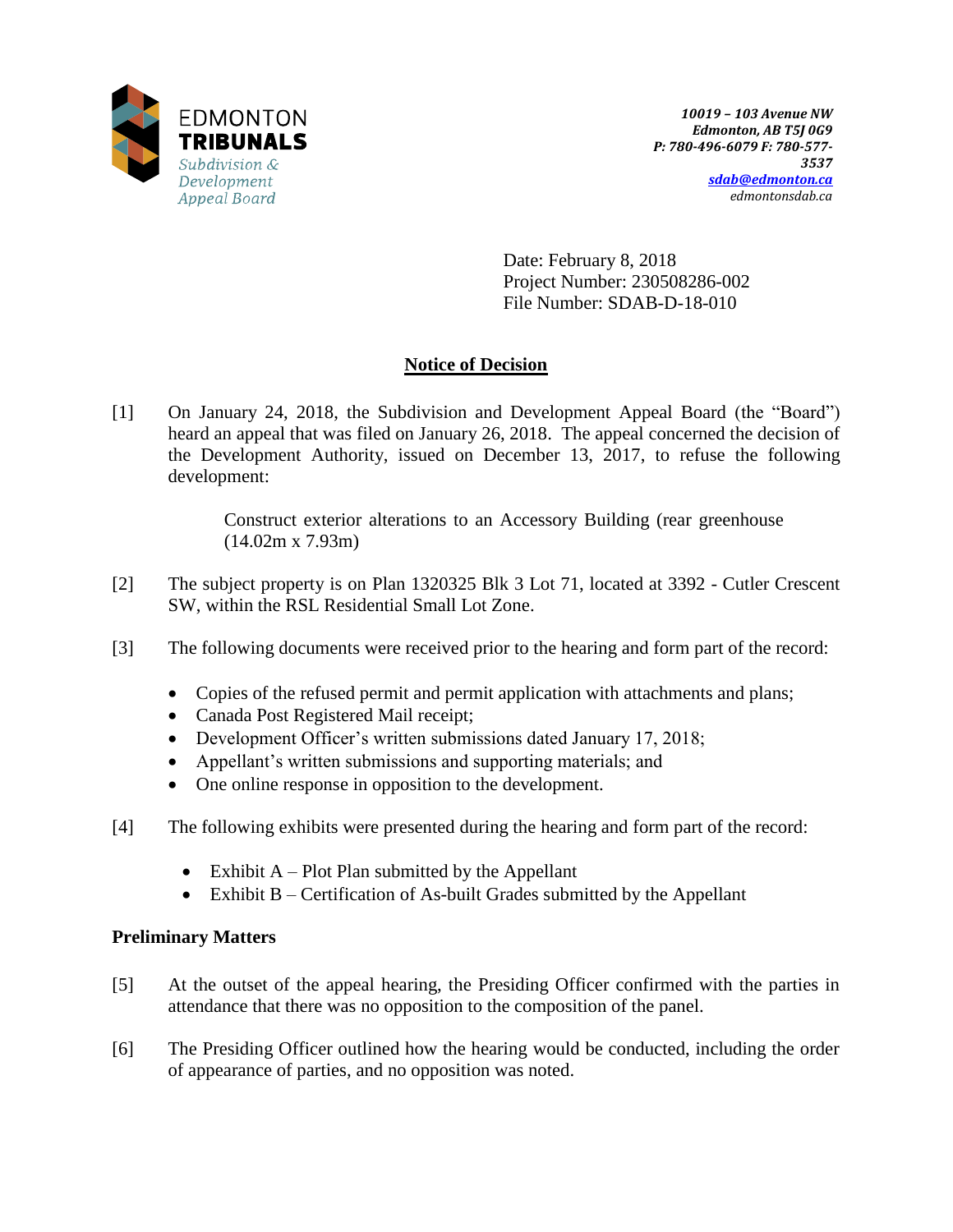[7] The appeal was filed on time, in accordance with section 686 of the *Municipal Government Act*, RSA 2000, c M-26.

#### **Summary of Hearing**

- *i) Position of the Appellant, Mr. Antony*
- [8] Mr. Antony read from the written submissions that he had provided to the Board, and provided background details about the history of the development.
- [9] His family has lived at the subject Site since 2014. The initial development permit and building permit were issued on September 10, 2016, and a permit for a Secondary Suite was issued in 2015. The second stage of the development started and the concrete pad was poured in June 2017. The framing started in August 2017.
- [10] He subsequently changed the roof plan, the design of the door, and the location of one door to save a pine tree. A cheaper overhead door was incorporated. He made an application for these alterations on September 21, 2017.
- [11] He was informed that the building was not developed in accordance with the approved plans. He received a revised stamped permit on October 12, 2017 based on the site inspection and completed the development accordingly.
- [12] He does not intend to develop a Garden Suite in the proposed development, and confirmed there is an existing Secondary Suite in the principal Dwelling. He is aware that the subject development cannot be used as a Garden Suite while there is an existing Secondary Suite in the principal Dwelling.
- [13] With respect to the Height variance, he explained that the Height was originally calculated using the average Grade calculated from eight different elevations. There will be an excess in Height if the Grade is calculated instead based on the five corners of the lot.
- [14] To mitigate impacts upon neighbouring properties, architectural features on the proposed development will enhance its aesthetics. The design and siting of the building will reduce the impact and massing on neighboring properties. The building is also setback from the neighbouring property, which will reduce any sun shadowing effect on the neighbouring property. A retaining wall has already been constructed on the south side of the structure to prevent drainage into the adjacent neighbour's property.
- [15] He confirmed that the building will be used as a greenhouse and a shed. The attic space will be used for storage. He will be growing plants and vegetables in the building even without services installed in the building. In his opinion, there will be sufficient sunlight to grow the vegetables. The plants and vegetables are for his family and he does not intend to sell them.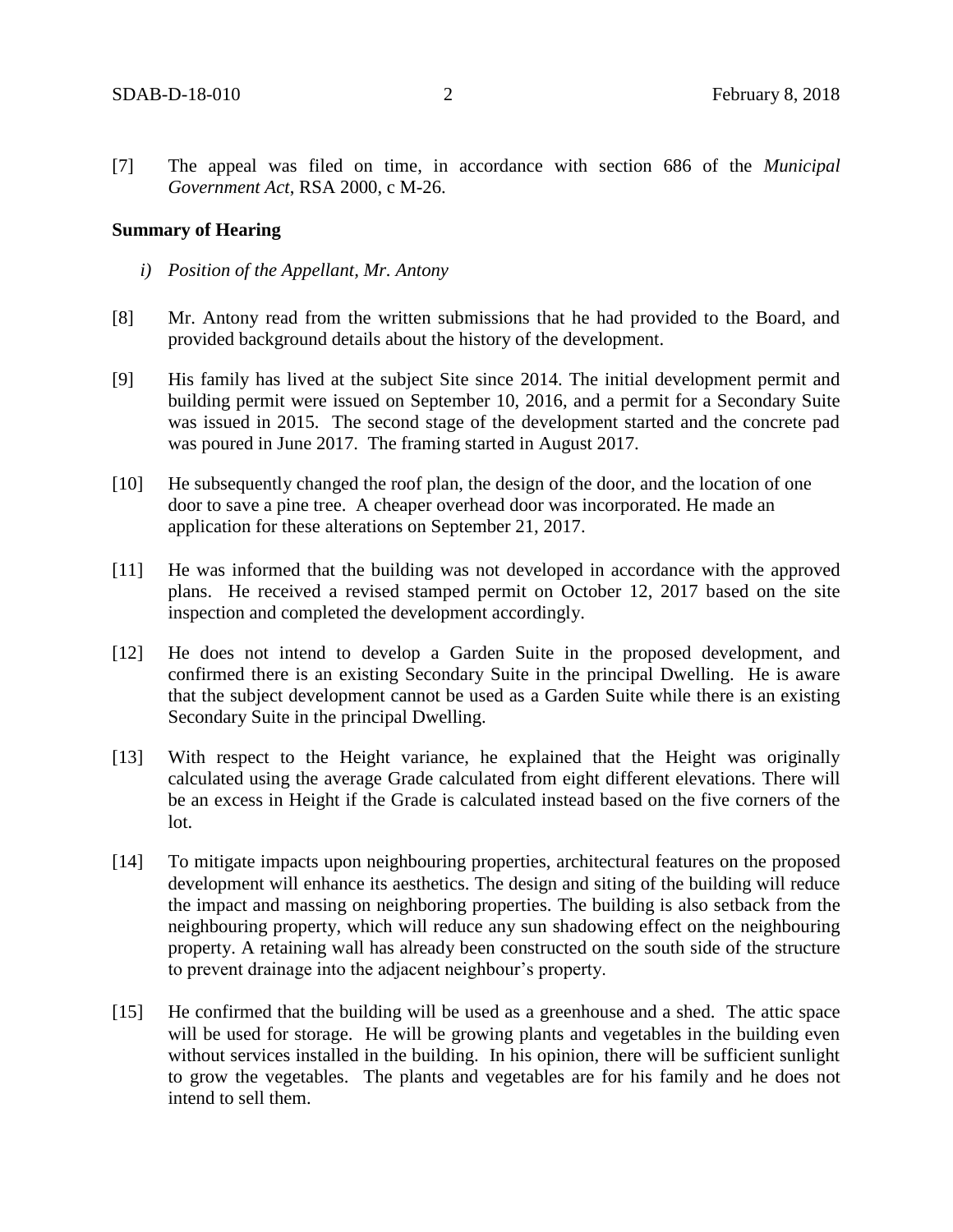- [16] He confirmed that the initial development permit application did not outline any services for the building.
- [17] When asked by the Board to clarify both his oral and written submissions with respect to the statement that "We know that someone is corruptive in an authority [*sic*]", he clarified that it was his belief that the Development Officer was pressured by the complaints received from neighbouring property owners to refuse the development. He did not present any evidence in support of this point.

#### *ii) Position of the Development Authority*

- [18] The Development Authority was represented by Ms. Ziober, Development Officer, and Mr. McArthur, Development Compliance Officer.
- [19] Mr. McArthur inspected the Site and took multiple Height measurements and found that there were discrepancies which needed a revised drawing.
- [20] Ms. Ziober referenced her written submission and provided the Board with the background of the proposed development.
- [21] A development permit application was made for an Accessory Building and approved in September 2016. A Development Compliance job was created on August 31, 2017 due to a complaint. At that time, no further inspection took place and the compliance job was closed on September 1, 2017.
- [22] A second complaint was received in October 05, 2017 and a Development Compliance job was created. An inspection was done on October 12, 2017. It was verified that the building did not reflect the approved elevation plans. Extra windows had been added, a door was removed, and the roof structure had changed.
- [23] The Appellant informed the Inspector that revised plans were submitted.
- [24] Ms. Ziober explained that it was generally the Development Authority's practice to allow one restamp for minor changes, but when a second request for re-stamp was received on November 6, 2017, it was decided that a new Development Permit application to construct exterior alterations would be required. Under this new application, it was determined that the building was over-height, and a Development Officer has no authority to vary Height.
- [25] She outlined Section 52.4 of the *Edmonton Zoning Bylaw* and how she used the five corners of the lot to determine Height. This method would have been used to calculate the Grade for the Single Detached House. Once determined, this same Grade would be used for all other developments on the Site.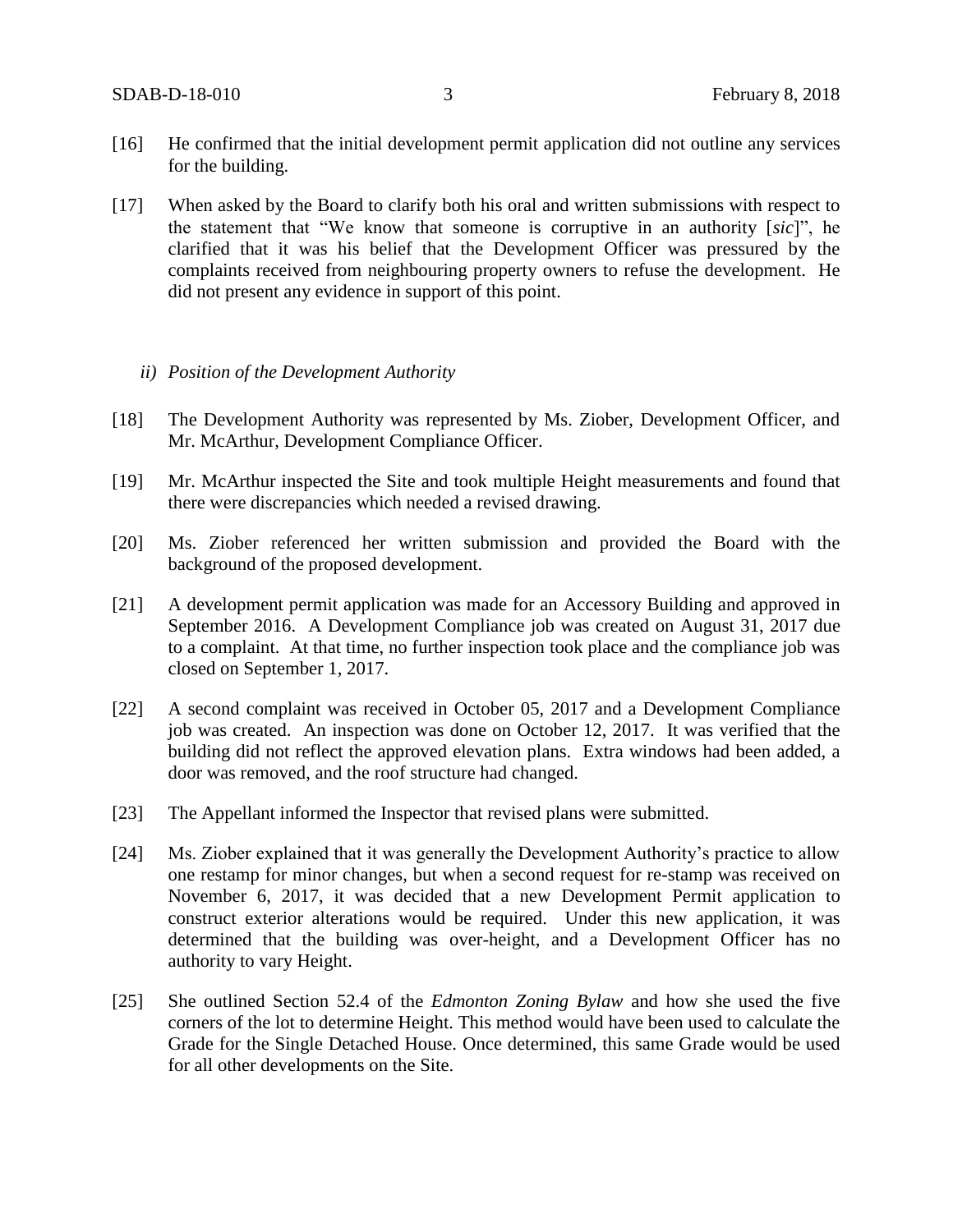- [26] It was noted that the initial application on September 13, 2016 was approved as a Class A development permit, with no variances required to the Height. Although she could not confirm whether five corners or eight corners of the lot were used to calculate Grade and Height for that application, she noted that her written report to the Board lays out the calculation for Grade using a variety of methods. In all instances, a Height variance would be required.
- [27] In her view, both the Use and size should also be considered for a building that is Accessory to a Permitted Use. The proposed development is not a typical shed or a greenhouse. Although she could not confirm where drainage would occur on the subject Site, a sanitary sewer trunk fee would be applied for a greenhouse. She acknowledged that while there is a commercial Use class definition for "Greenhouses, Plant Nurseries and Garden Centres", there is no definition for residential greenhouses developed as Accessory buildings.
- [28] Regarding concerns about the building being used as a Garden Suite, she noted that interior walls and proper plumbing would need to be installed for the building to be habitable, and proper permits would be required. Currently, no services have been installed. However, due to the location of the subject development, it may be that the installation of services will not be possible, or would be cost-prohibitive.
- [29] The Board referenced section 17.2 of the *Edmonton Zoning Bylaw* and questioned whether the facts of this case would justify cancelling the original approved development permit on the grounds of material misrepresentation. Ms. Ziober stated that although possible, she would prefer to consult with the legal department before cancelling a permit pursuant to section 17.2. In this case, no such consultation has occurred.
- [30] She confirmed that the building is not in the original approved location on the subject Site. However, when the inspection was conducted in 2017, Mr. McArthur was unable to measure any of the Setbacks as the building was at the framing stage. Should it later be confirmed that the structure has also been built with the incorrect setbacks, the Appellant would need to make a new application for a "leave as built" permit.
- [31] In response to some of the Appellant's comments, Ms. Ziober stated that while complaints from neighbouring property owners were taken into consideration, they were not the primary reason for why she refused the proposed development. Her primary concerns lie with the Height, which she does not have the authority to vary, and the Use or potential Use of the proposed development. She was not the original development officer who approved the application, and in her view, there should have been more thorough discussion with the Appellant when the first development permit application was made for the Use of the building.
- [32] She was not aware of any Home Based Business applications for the subject site. However, a Major Home Based Business application cannot be approved with the existing Secondary Suite in the principal Dwelling.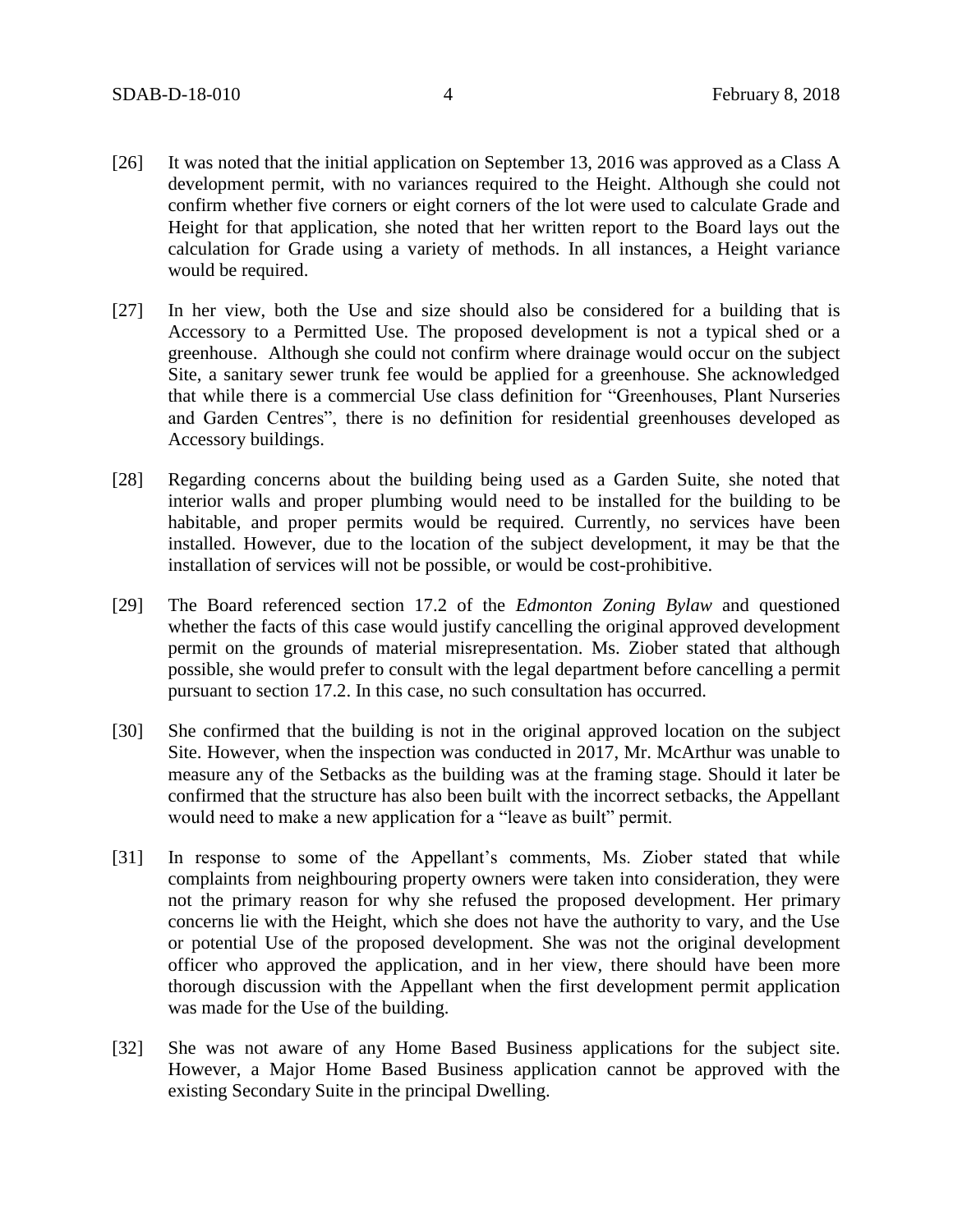# *iii) Position of Affected Property Owner in Opposition to the Development, Mr. Goktas*

- [33] Mr. Goktas stated that due to the Grade of the subject property, his backyard gets flooded. After the compliance inspection occurred, landscaping was completed and he was therefore unable to confirm whether the drainage issues were being caused by the landscaping.
- [34] In his view, the proposed development will not be used as a greenhouse. The structure has opaque walls and roof, an attic and regular windows. Without the proper greenhouse windows, plants will not grow. The building is on a concrete foundation so plants will not be planted in the ground and there is no place for plants to drain. If the Appellant intends to grow plants in boxes or planters, then a greenhouse facility would not be needed.
- [35] The Height of the building will also negatively impact his privacy and will block his view.
- [36] Other neighbours had concerns with the proposed development, and he expressed surprise that no others were at the hearing or had submitted feedback in opposition.

#### *iv) Rebuttal of the Appellant, Mr. Antony*

- [37] In his opinion, the proposed development is Accessory to the Principal Dwelling.
- [38] He is concerned with the different calculations that were provided by the Development Officer.
- [39] The Height of the Accessory Building is lower than the Principal Dwelling.
- [40] In his opinion, he has addressed all the concerns that were submitted to the Development Authority.

#### **Decision**

- [41] The appeal is ALLOWED and the decision of the Development Authority is REVOKED. The development is GRANTED as applied for to the Development Authority, subject to the following CONDITIONS:
	- 1) The proposed development shall be built in accordance with the plans stamped and approved by the Subdivision and Development Appeal Board.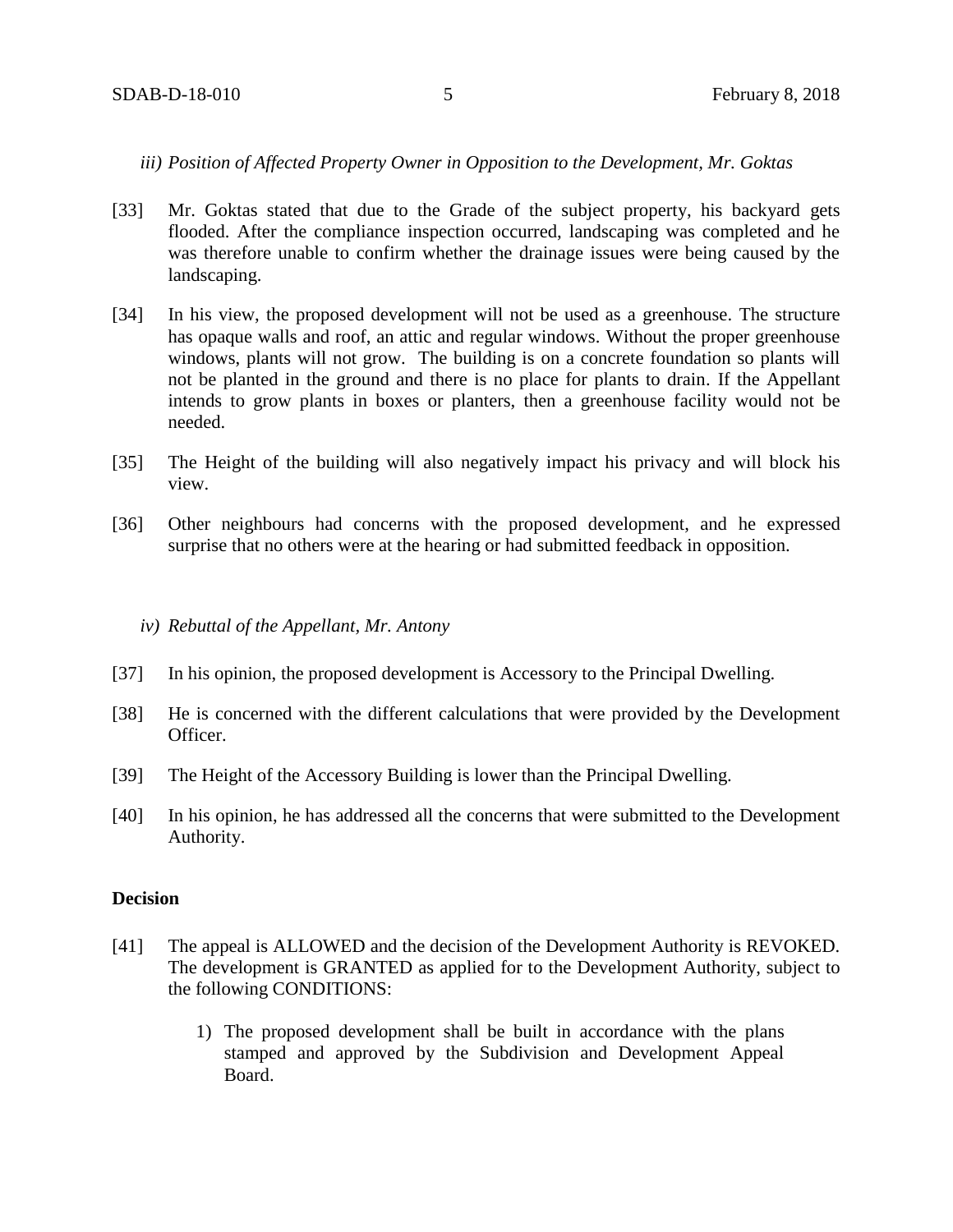2) Eave projections shall not exceed 0.46m into required yards or Separations spaces less than 1.2m. (Reference Section 44.1(b))

#### Advisements:

An approved Development Permit means that the proposed development has been reviewed against the provisions of this bylaw. It does not remove obligations to conform with other legislation, bylaws or land title instruments including, but not limited to, the Municipal Government Act, the Safety Codes Act or any caveats, restrictive covenants or easements that might be attached to the Site. (Reference Section 5.2)

- [42] In granting the development the following variance to the *Edmonton Zoning Bylaw* is allowed:
	- 1) Section 50.3(3) is varied to permit the proposed development to exceed the maximum allowable Height by 0.36 metres, for a total Height of 4.66 metres.

#### **Reasons for Decision**

- [43] The proposed development is for an Accessory Building (rear greenhouse (14.02 metres by 7.93 metres) to a Single Detached House, which is a Permitted Use in the RSL Residential Small Lot Zone.
- [44] To determine the variance to be granted, the following calculations were adopted by the Board:

#### Average Grade

[45] The Board accepts the Development Officer's calculation for average Grade based on the five corners of the lot, pursuant to section 54.2(b) of the *Edmonton Zoning Bylaw*. Using this method, the Board arrived at an average Grade of 696.82.

#### **(696.14 + 696.29 + 698.05 + 698.10 + 695.52)/5 = 696.82**

#### Height of Accessory Building (from Grade to Midpoint)

[46] Based on the plans stamped refused by the Development Authority on December 13, 2017, the Height of the structure from the Garage slab to the midpoint of the roof is 4.29 metres, a number confirmed by the Development Authority upon physical inspection and onsite measurements completed by the the Development Officers. This figure was added to the average Grade calculation of 696.82, for a total of 701.11.

# **Grade + Height of Accessory Building = 696.82 + 4.29 = 701.11**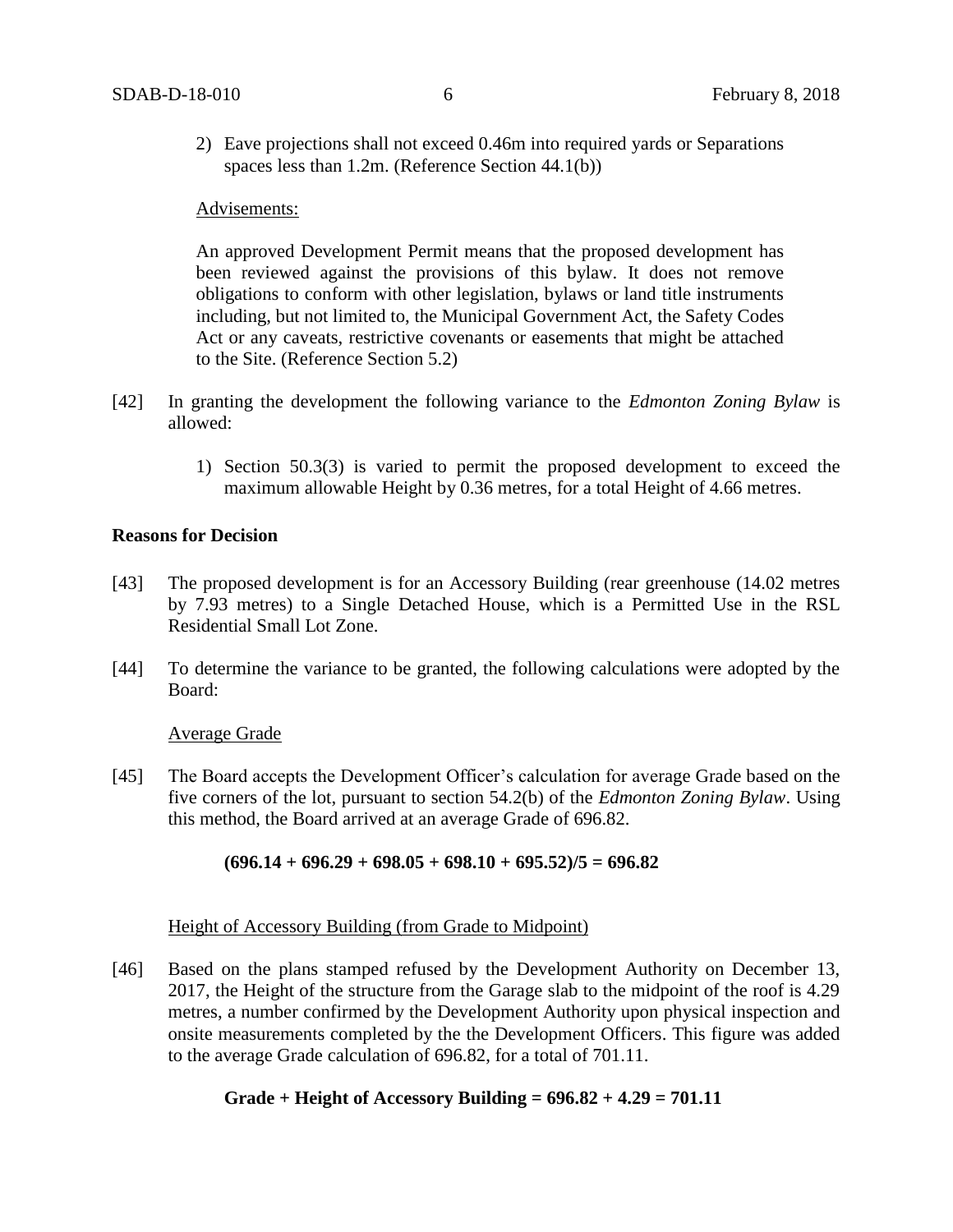## Height of Garage Slab

[47] Based on the plans submitted, the Height of the garage slab from average Grade to the top of the Garage Slab is 0.36.

# Height of Accessory Building (including Garage Slab)

[48] The Board also concurs with the calculation by the Development Officer that the Garage slab Height is 697.18. When this figure is added to the Height of the Accessory building at 4.29, the resulting overall Height is 701.47.

# **Grade + Height of Accessory Building + Garage Slab Height = 696.82 + 4.29 + 0.36 = 701.47**

#### Variance Required

- [49] Under section 50.3(3) of the *Edmonton Zoning Bylaw*, "An Accessory building or structure shall not exceed 4.3 m in Height". To determine the variance required, the Height of the Accessory Building at 701.11 was subtracted from the Overall Height of 701.47, for a total variance of 0.36 metres required.
- [50] Pursuant to section 687(3)(d), when determining whether to grant a variance, the Board must determine whether by granting the variance, the proposed development would unduly interfere with the amenities of the neighbourhood, or materially interfere with or affect the use, enjoyment or value of neighbouring parcels of land.
- [51] The Board finds that no such material interference would result from the variance for the following reasons:
	- a) No submissions were made with respect to any planning reasons for refusing the development.
	- b) The only opposition who appeared before the Board was an adjacent property owner who indicated that he was experiencing ongoing construction related concerns. He also expressed concerns about potential future impacts on drainage. However, the variance in Height has no relation to construction practices, safety or drainage.
	- c) The Board acknowledges that the opposing neighbour did express concerns about the potential impact upon his view. However, no further information was provided in support of this claim, and the Board notes that generally speaking, there is no statutory right to a view.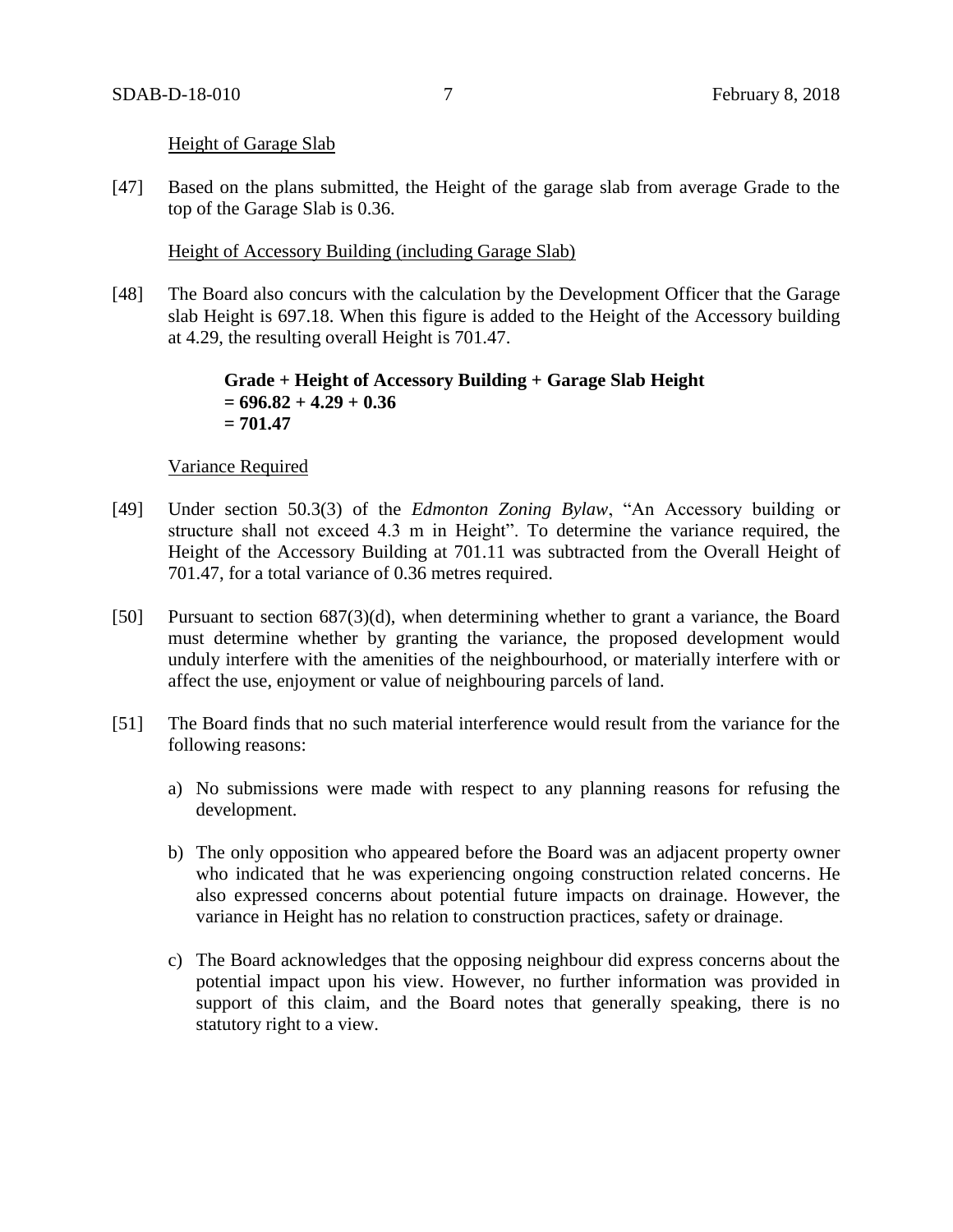- d) The Board further notes that the Accessory building is located on a section of the Site that backs onto a major arterial road and a storm pond. No neighbours are therefore directly impacted by the location of the Accessory building.
- e) Although the structure backs onto a major arterial road, it is also setback somewhat further from the road, mitigating any visual impact from the roadway.
- [52] With the exception of the aforementioned neighbour, no other property owners appeared or submitted written comments in opposition to the development.
- [53] The Board also finds that the Appellant has twice gone through a review of his application and in both instances, was granted a Class A Development Permit without variances. At no time was the Appellant provided with any indication that he did not have a properly issued permit. This application before the Board, the third application for this Accessory Building, was specific to changes to windows and doors. No other changes were proposed to the overall Height of the Accessory Building. It is important to note that the Development Authority attended on site in October 2017, when the measurements used in determining Height were confirmed.
- [54] The Appellant also confirmed that there is no intent to change the proposed Use from a greenhouse structure to a Dwelling structure.
- [55] For the above reasons, the Board is satisfied that the proposed development for an Accessory structure meets the test under section 687(3)(d) of the *Municipal Government Act*. The appeal is allowed.

Mr. V. Laberge, Presiding Officer Subdivision and Development Appeal Board

Board Members in Attendance Ms. K. Cherniawsky; Mr. A. Peterson; Mr. C. Buyze; Ms. D. Kronewitt Martin

CC: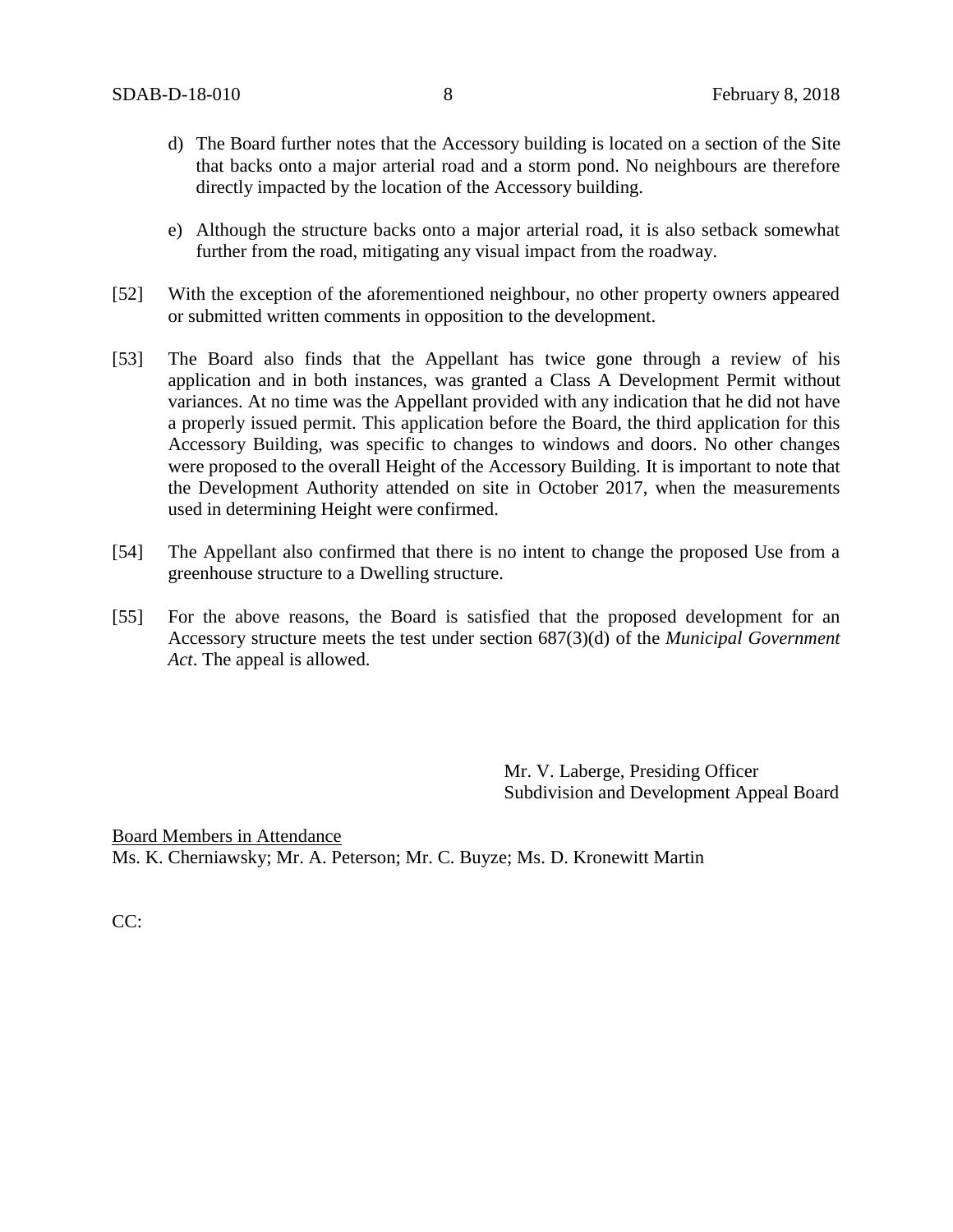# **Important Information for the Applicant/Appellant**

- 1. This is not a Building Permit. A Building Permit must be obtained separately from Development & Zoning Services, Urban Form and Corporate Strategic Development, located on the 2nd Floor, Edmonton Tower, 10111 – 104 Avenue NW, Edmonton, AB T5J 0J4.
- 2. Obtaining a Development Permit does not relieve you from complying with:
	- a) the requirements of the *Edmonton Zoning Bylaw*, insofar as those requirements have not been relaxed or varied by a decision of the Subdivision and Development Appeal Board,
	- b) the requirements of the *Alberta Safety Codes Act*,
	- c) the *Alberta Regulation 204/207 – Safety Codes Act – Permit Regulation*,
	- d) the requirements of any other appropriate federal, provincial or municipal legislation,
	- e) the conditions of any caveat, covenant, easement or other instrument affecting a building or land.
- 3. When an application for a Development Permit has been approved by the Subdivision and Development Appeal Board, it shall not be valid unless and until any conditions of approval, save those of a continuing nature, have been fulfilled.
- 4. A Development Permit will expire in accordance to the provisions of Section 22 of the *Edmonton Zoning Bylaw, Bylaw 12800*, as amended.
- 5. This decision may be appealed to the Alberta Court of Appeal on a question of law or jurisdiction under Section 688 of the *Municipal Government Act*, RSA 2000, c M-26. If the Subdivision and Development Appeal Board is served with notice of an application for leave to appeal its decision, such notice shall operate to suspend the Development Permit.
- 6. When a decision on a Development Permit application has been rendered by the Subdivision and Development Appeal Board, the enforcement of that decision is carried out by Development & Zoning Services, Urban Form and Corporate Strategic Development, located on the 2nd Floor, Edmonton Tower, 10111 – 104 Avenue NW, Edmonton, AB T5J 0J4.

*NOTE: The City of Edmonton does not conduct independent environmental checks of land within the City. If you are concerned about the stability of this property for any purpose, you should conduct your own tests and reviews. The City of Edmonton, when issuing a development permit, makes no representations and offers no warranties as to the suitability of the property for any purpose or as to the presence or absence of any environmental contaminants on the property.*